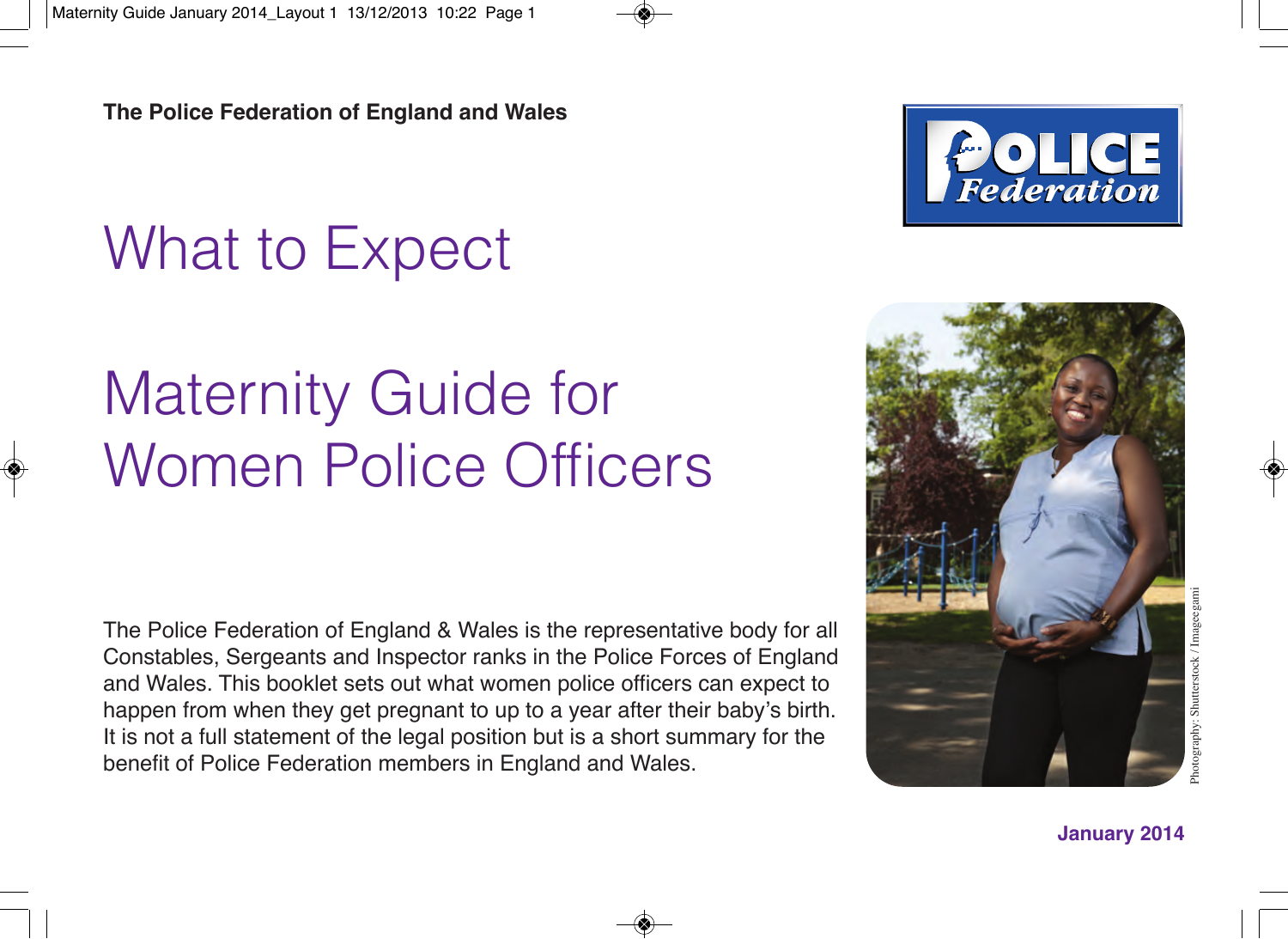| <b>CONTENTS</b>                               | Page           |
|-----------------------------------------------|----------------|
| Congratulations                               | $\overline{2}$ |
| Health & Safety                               | 4              |
| <b>Maternity Leave</b>                        | 6              |
| <b>Maternity Pay</b>                          | 7              |
| Police Maternity Pay Chart                    | 9              |
| What to Expect: First Trimester               | 10             |
| <b>What to Expect: Second Trimester</b>       | 11             |
| What to Expect: Third Trimester               | 12             |
| What to Expect: the First 6 Weeks after Birth | 13             |
| What to Expect: Up to 52 Weeks after Birth    | 14             |
| <b>Returning to Work</b>                      | 15             |
| <b>Further Advice</b>                         | 17             |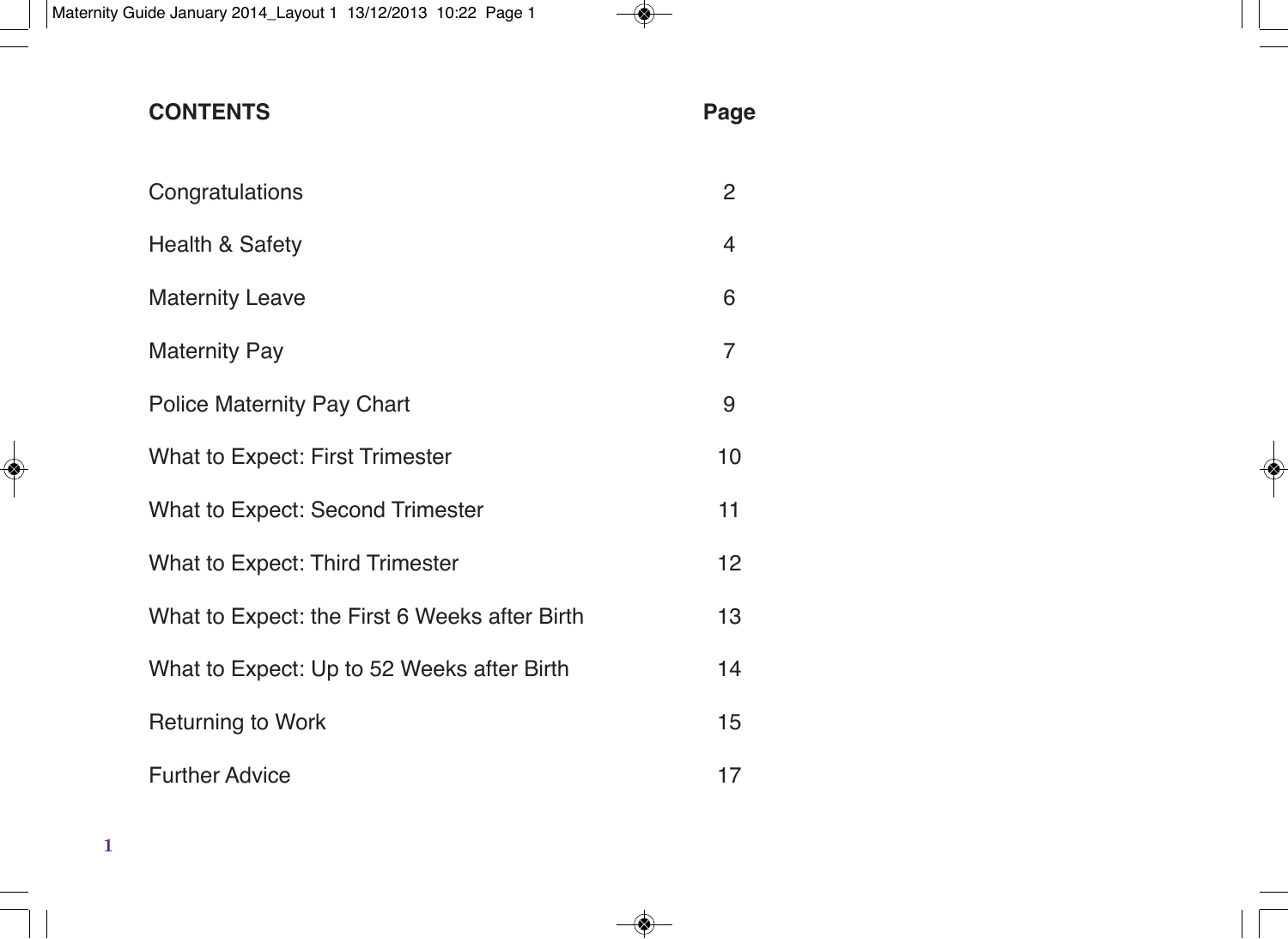## **CONGRATULATIONS CONGRATULATIONS**

Your pregnancy is great news and you will need to make some life changing decisions over the next few months and years as your family grows. There are plenty of people who will be able to offer you advice and support during this time, but you need to be aware that **women police officers do not have exactly the same rights at work as women employees.**

You need to be careful to ensure that you get the right information about your entitlements at this time. The Police Federation of England and Wales has produced this booklet so that you can be clear about what to expect during your pregnancy, your maternity leave and on your return to work. There are also a range of entitlements available to your partner at this time. If your partner is a serving police officer he or she does not have exactly the same rights at work as other employees. The Police Federation also produces guidance that covers the entitlements of partners who are serving police officers during your pregnancy and maternity.

You or your partner may want to return to work on reduced and/or flexible hours. Again, there are different eligibility requirements for police officers in comparison to employees. The Police Federation of England and Wales has produced guidance for officers in respect of flexible working which is available from your Federation office or from the Police Federation website www.polfed.org

#### **This booklet provides general information for women police officers about their baby's development, their health care needs and their rights as a working woman police officer.**

Your rights to police occupational maternity leave and pay are set out in Police Regulations and Determinations 2003. Your rights to statutory maternity pay are contained in employment legislation.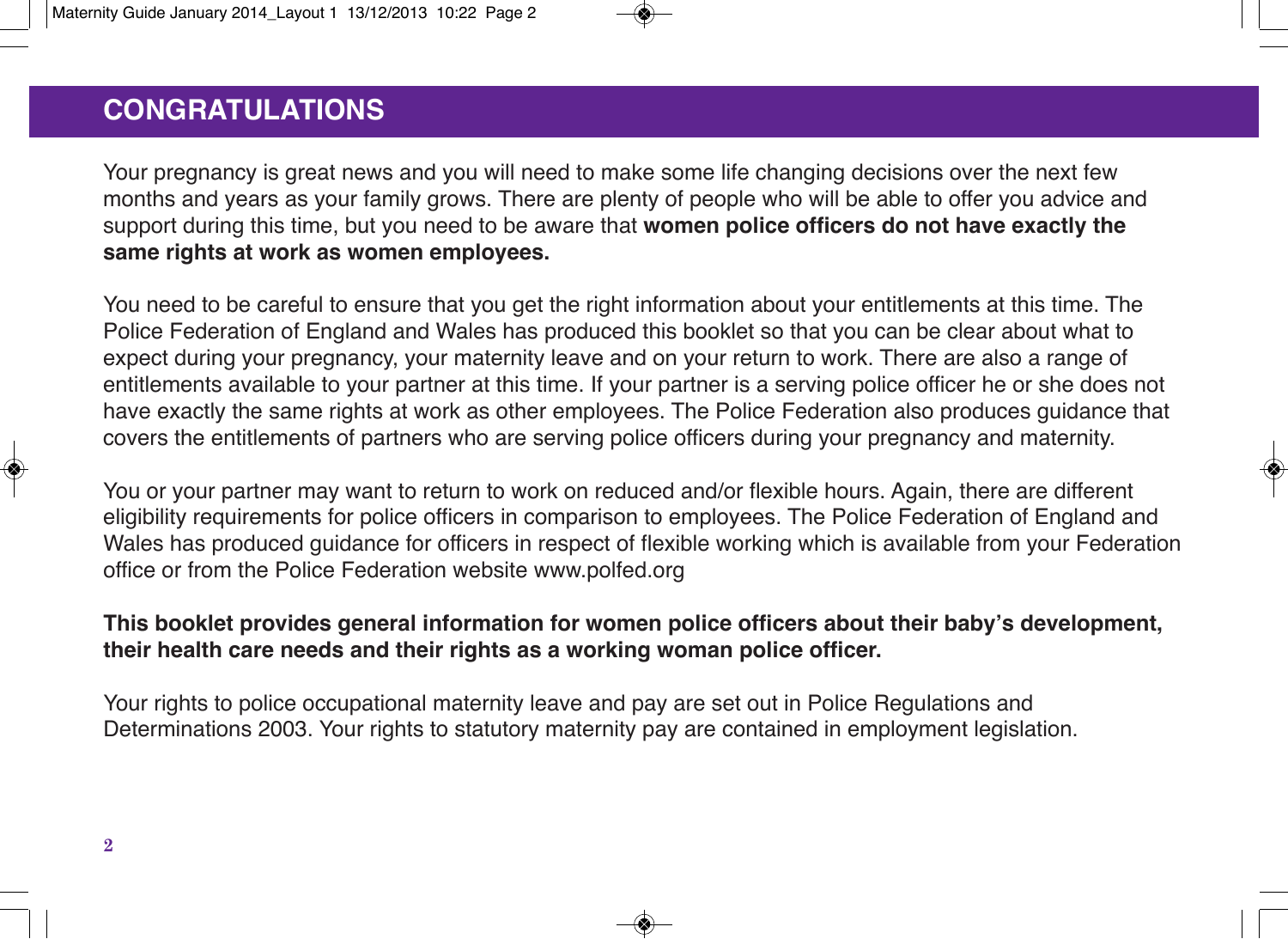It is the Force's responsibility to give you accurate information about your pay and other benefits you will have during your maternity leave. The Force is also responsible for the health, safety and welfare of you and your child and it must have gone through a formal risk assessment process and taken all known relevant medical advice into account.

Each woman's pregnancy is different, and the way it impacts upon her work and her workplace will be different. Some women may have no problems and wish to continue working for as long as possible but others

may have had earlier problems or be unwell during their pregnancy. Each case should be treated individually and sympathetically through the risk assessment process.

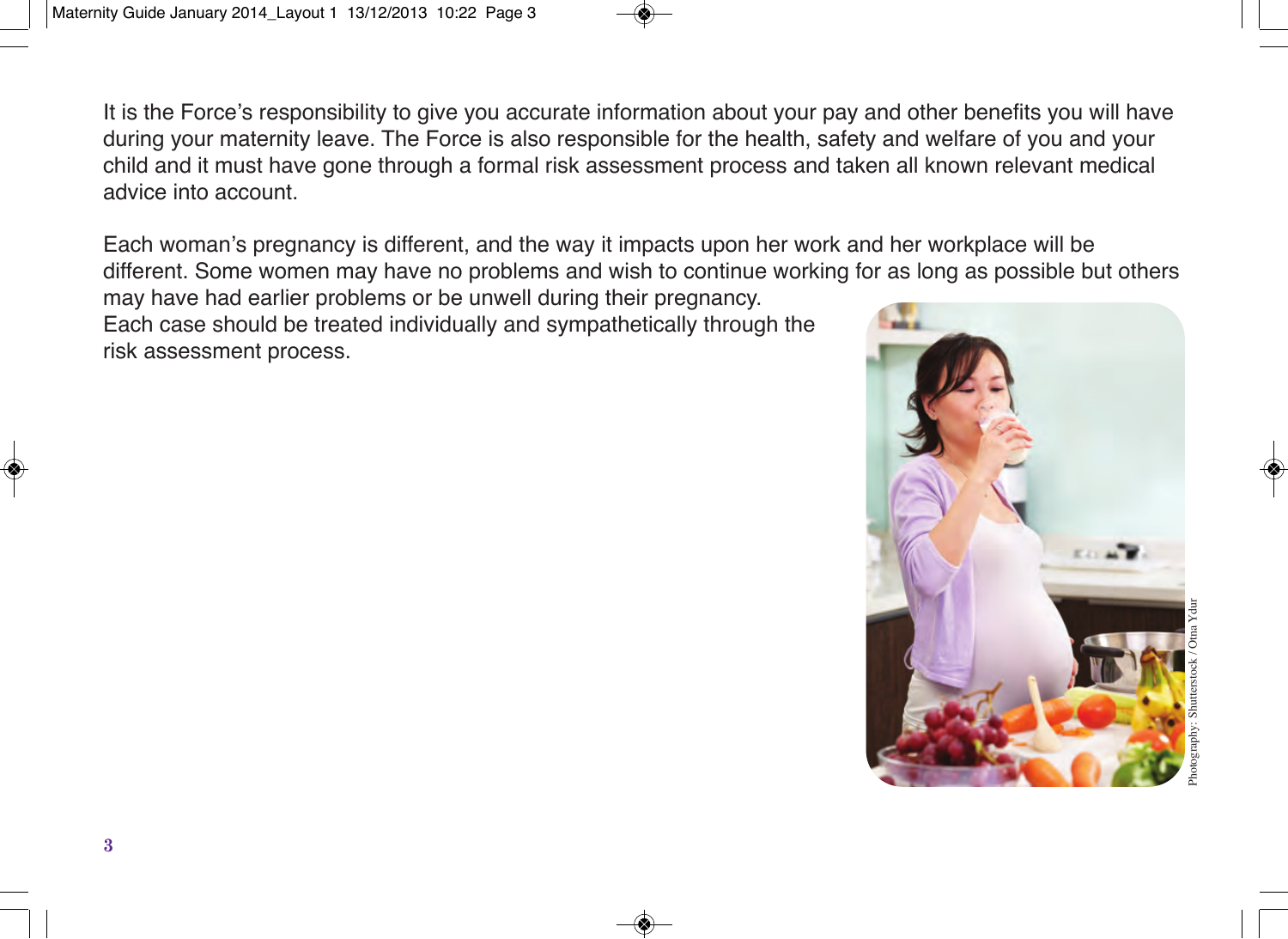# **HEALTH & SAFETY HEALTH AND SAFETY**

Your Force should have a generic risk assessment which sets out the potential risks in the workplace for women officers of childbearing age. You need to consider the implications of this if you are planning to have a baby or think you might be pregnant.

Once you tell the Force that you are pregnant (or if you have returned to work after having a baby in the last 6 months or if you are breastfeeding) they need to carry out regular specific risk assessments on you. The Force must provide you with the risk assessment and you should discuss it and the requirements of your role with your medical advisors. You should feed into the Force any medical advice you receive from your medical advisors so that they can take it into account in subsequent risk assessments.

#### **Your risk assessment must be regularly reviewed; for example, each time you have had an ante-natal care appointment**

If any risks are identified in the risk assessment, the Force must take any reasonable steps to remove or reduce the risks, by

- temporarily adjusting your working conditions and/or hours of work; (e.g. providing additional rest breaks, allowing you to come in later), or if it is not reasonable to do so or would not avoid the risk then
- providing you with suitable alternative work (at the same rate of pay); or if that is not feasible,
- sending you home on paid leave for as long as necessary to protect your health and safety and that of your child (this is known as maternity suspension or "maternity safety leave").

These adjustments should not result in any loss of pay (although you may lose any allowances which relate to specific tasks).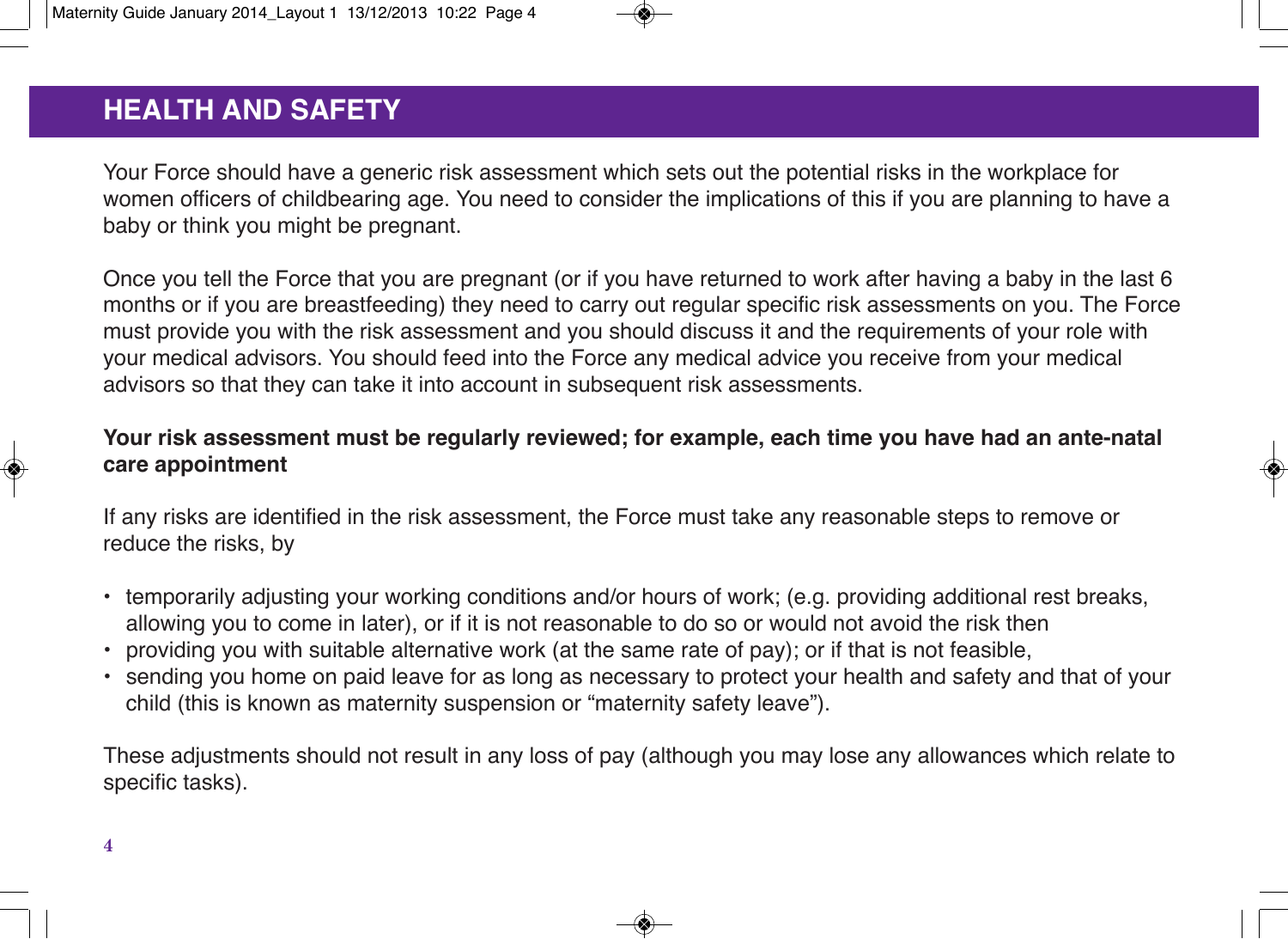Forces should not be risk averse. Many women can and do work productively throughout their pregnancy. The Health and Safety legislation does not require that all risks are removed, just that they are reduced to an acceptable level. A woman may still work nights or shifts, unless the risk assessment has concluded otherwise.

In the final analysis, the Force is responsible for the health, safety and welfare of you and your child and it must have gone through a formal risk assessment process and taken all known relevant medical advice into account.

#### **Sickness Absence**

The risk assessment process should pick up any evidence of whether your pregnancy is having an adverse impact on your ability to perform your role, and your work should be adjusted accordingly. Signing you off sick from work may not be in your best interests, and in some circumstances could adversely affect your sick pay and/or maternity benefits.

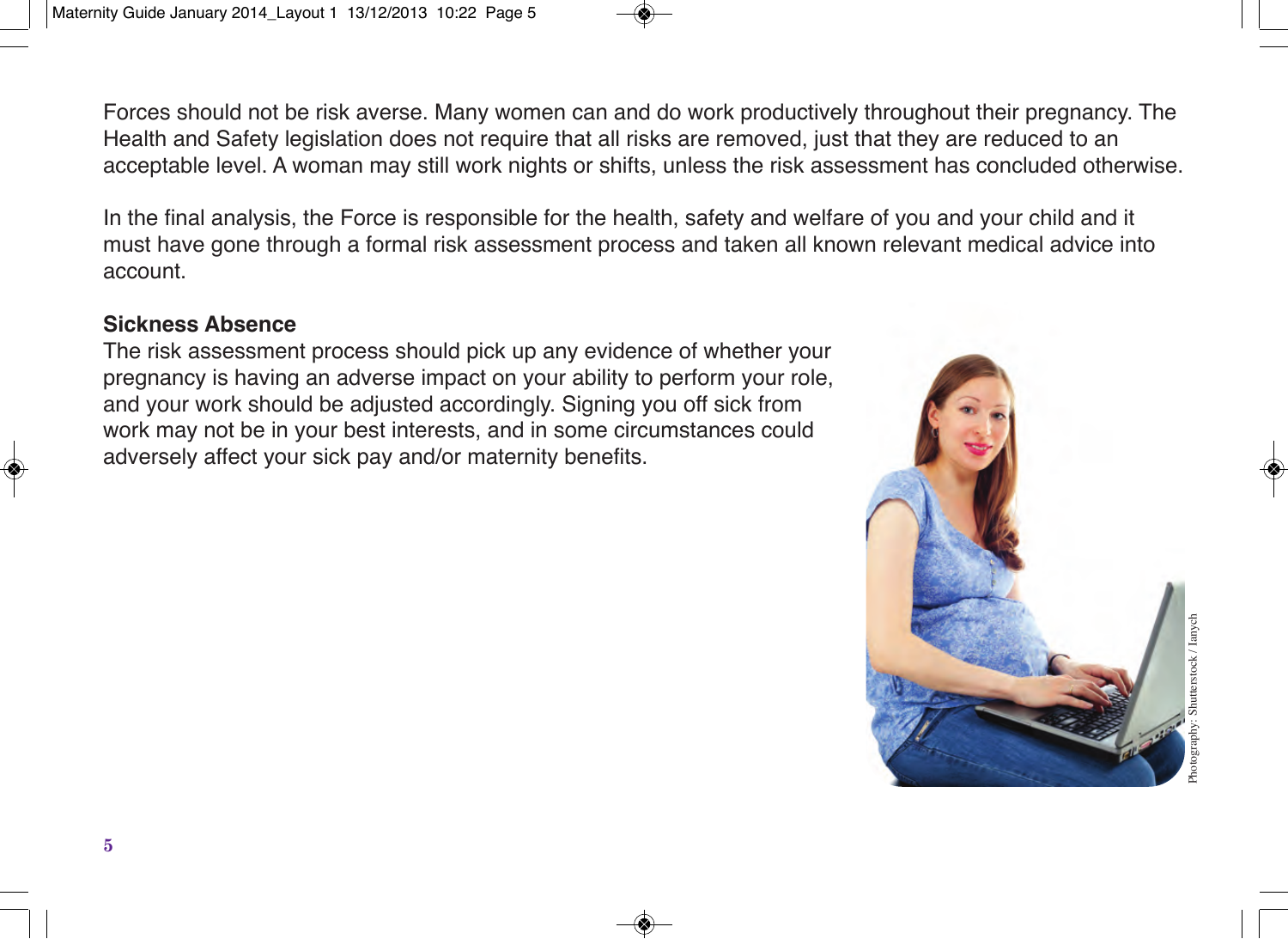# **MATERNITY LEAVE MATERNITY LEAVE**

- Women officers are entitled to police occupational maternity leave (and police maternity pay if they meet the eligibility rules).
- Women officers are not entitled to statutory maternity leave (but they are entitled to statutory maternity pay if they meet the eligibility rules).

Police occupational maternity leave can be taken for a period of up to 15 months in an 18 month period from 6 months before the expected date of birth until 12 months after the birth. It must end 15 months after it started, or 12 months after the date of birth (whichever is the sooner). It can be taken in one or more blocks, before or after childbirth, providing the notification requirements are met.

Police occupational maternity leave starts on the day you notify the Force that you want it to start and no later than the expected date of birth. It will end on the date you give that you intend to return to work (giving at least 21 days notice) and no later than the last day of the maternity period (up to a maximum of 12 months after the birth).

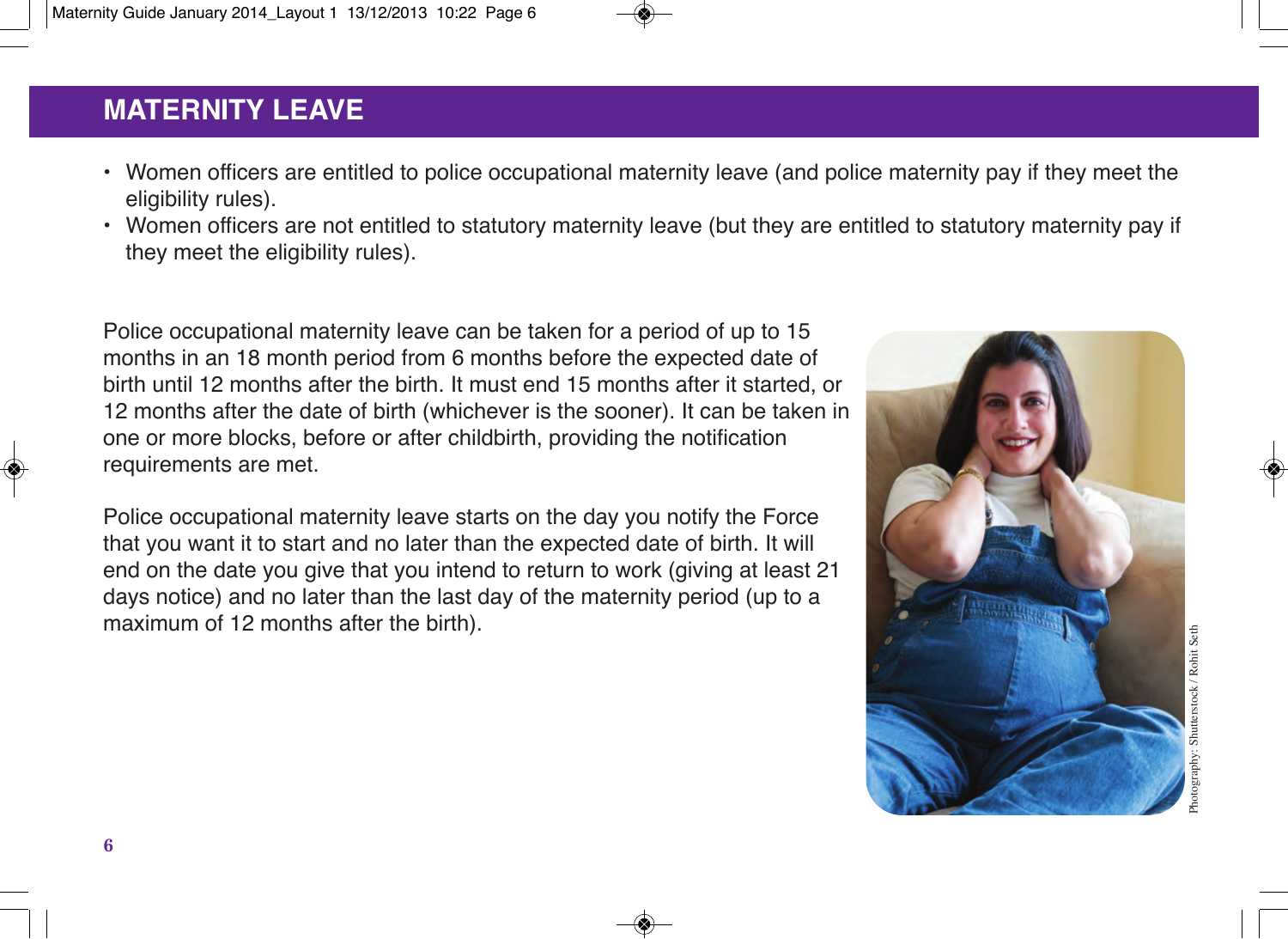# **MATERNITY PAY MATERNITY PAY**

- Women officers are entitled to police occupational maternity pay (if they meet the eligibility rules).
- Women officers are also entitled to statutory maternity pay (if they meet the eligibility rules).
- If the woman officer does not have the qualifying service for either police occupational maternity pay or statutory maternity pay she may be eligible for Maternity Allowance or another benefit paid by the Benefits **Agency**

#### **Police Occupational Maternity Pay** is paid to all women officers who:

- Have 63 weeks continuous service as a police officer (in any Force) before their expected week of childbirth and
- Remain pregnant or have given birth 15 weeks before the expected week of childbirth (EWC).

All women officers who satisfy the eligibility criteria above are entitled to receive 18 weeks police paid maternity leave. Police paid maternity leave is full pay for the first 18 weeks of the officer's maternity leave; or, she can elect to receive full pay for the first 13 weeks then half pay in the ten weeks from the 14th to the 23rd week of her maternity leave.

#### **Statutory Maternity Pay (SMP)** is paid to all women officers who:

- have 26 weeks continuous service as a police officer in her Force at the qualifying week (15 weeks before the EWC),
- are pregnant at the 11th week before the EWC or have already given birth,
- have earned the lower earnings limit for the payment of National Insurance contributions for 8 weeks up to and including the qualifying week,
- have given at least 28 days notice to her Chief Officer that she intends to stop work and does in fact stop work, and
- have produced medical evidence of pregnancy, (usually on Form MAT B1)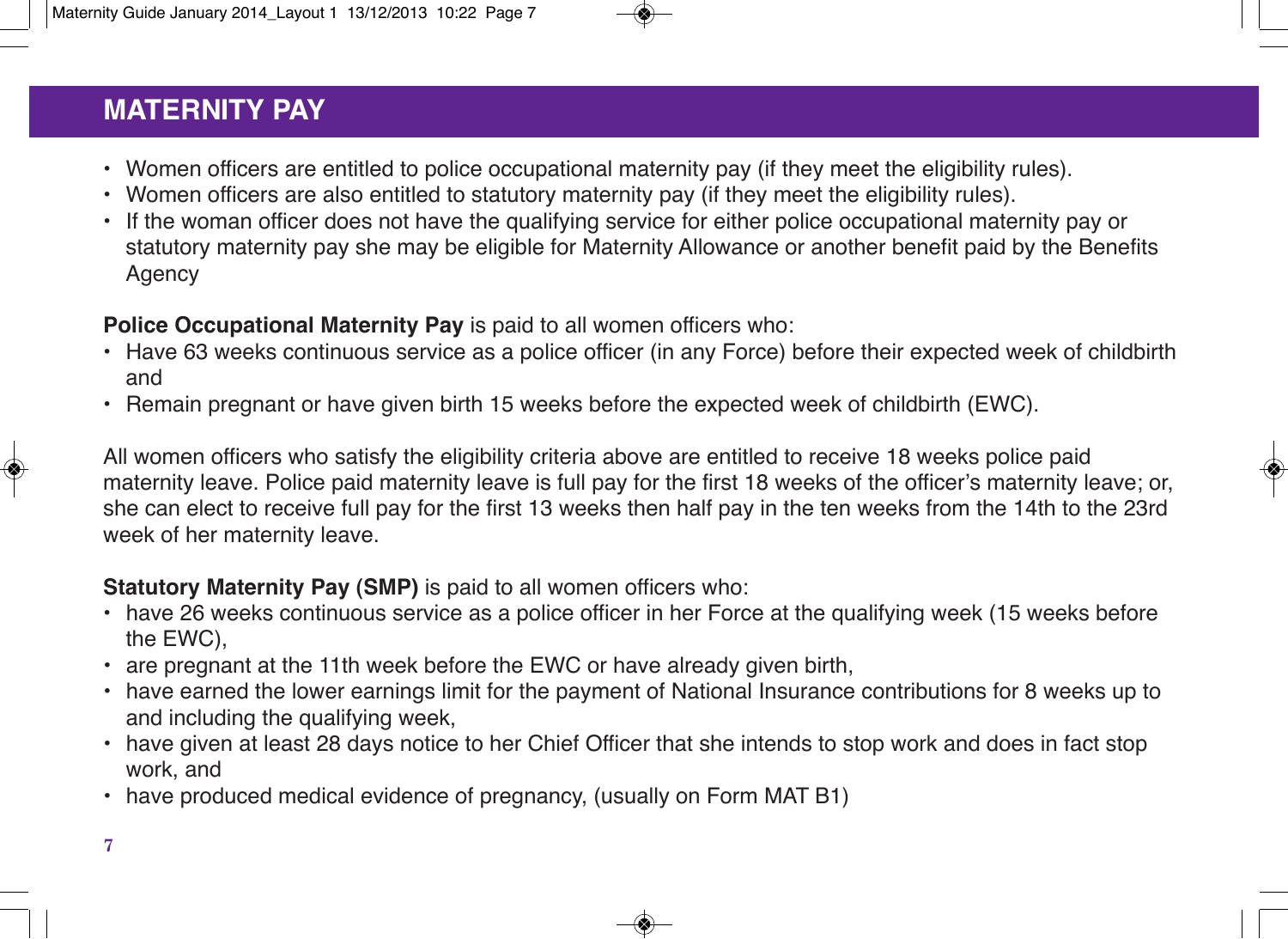SMP is payable for 39 weeks. The first 6 weeks are at the "higher rate" which is 90% of the woman's average pay received during the period 8 weeks before the qualifying week (15 weeks before the EWC). This is followed by 33 weeks at the "lower rate". The lower rate of SMP changes each year in April.

SMP can be payable as early as the 11th week before the EWC. It must start no later than the day following the baby's birth. It is possible to elect the week that SMP starts between these dates, but it starts automatically if a woman is absent for a pregnancy-related reason (such as pregnancy related sickness absence or police occupational maternity leave) after the beginning of the 4th week before the EWC. If the officer has notified that she wishes her maternity leave to start after this point, her SMP (but not her police maternity leave or pay), will start. Police Occupational Maternity Leave and Pay will start on the date which was notified as the start of police maternity leave.

**In the weeks where a woman officer would receive both SMP and police maternity pay only the higher payment is made,** except when a woman officer elects to receive half pay in the ten weeks from the 14th to the 23rd week of her maternity leave instead of full pay throughout the 18 weeks. In these circumstances she will receive half pay **and** half SMP for these ten weeks.

#### **Police Maternity Pay Chart**

The maternity pay chart on the following page gives an indication of the amount of pay a woman officer is entitled to in any week she is on maternity leave. It is the Force's responsibility to give you accurate information about your pay and other benefits you will have during your maternity leave. **The chart gives general guidance only.** It does not represent all possible circumstances.

In order to identify the start of the woman's maternity leave it is necessary to count back along the top line from Week 0 – the expected week of childbirth (EWC) – to the week that the woman wishes to start her maternity leave; move down that column to the first square coloured pale blue at the base of the column and then move across that line horizontally. Each coloured square on that line indicates the pay for a week. In the weeks where there are two colours only the higher payment is made.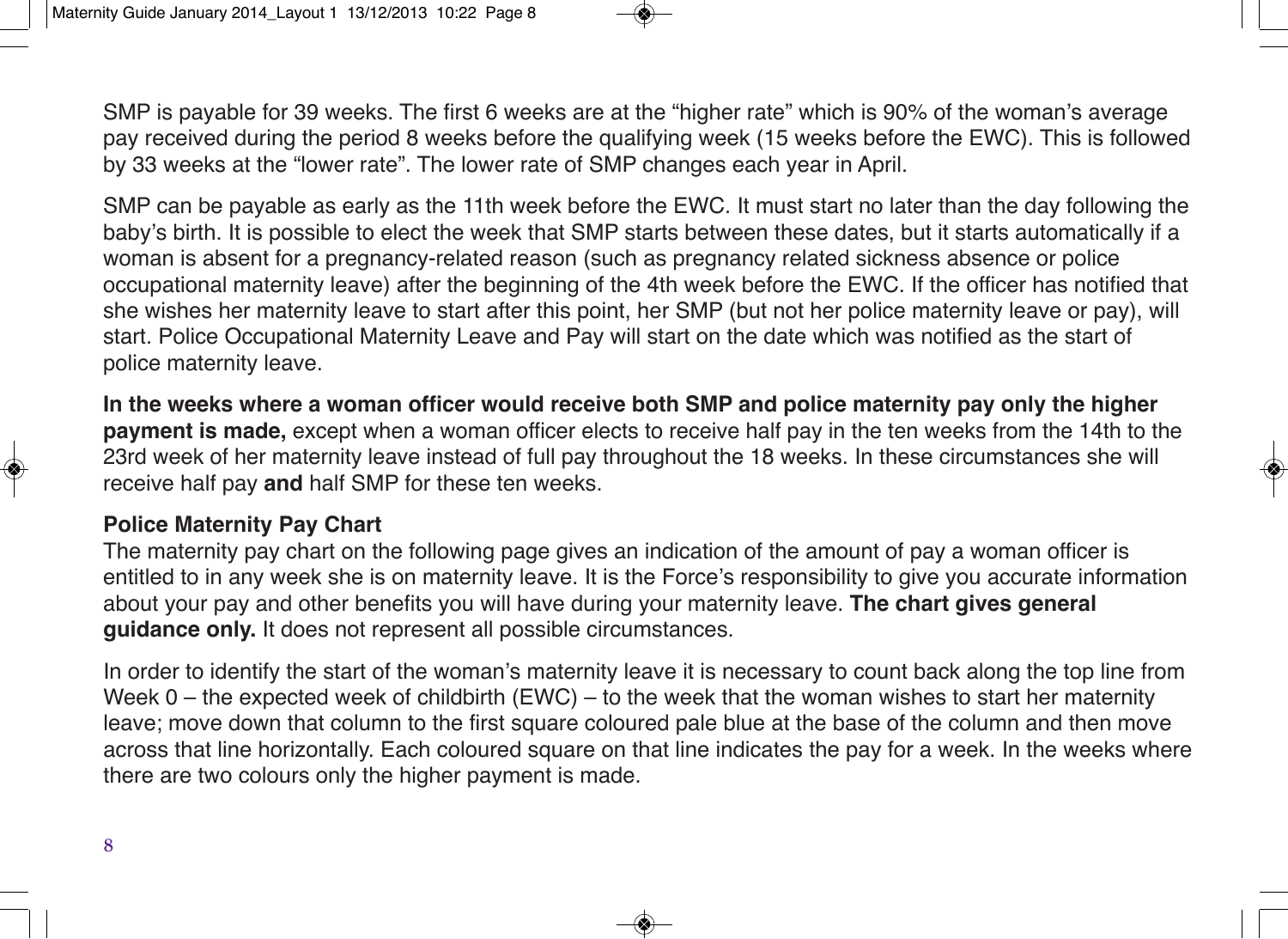# **Police Maternity Pay Chart POLICE MATERNITY PAY CHART**

| Weeks before expected date of childbirth |  |  |  |                                                            |  |  |  |  |  | $\bullet$ |  | Weeks after expected date of childbirth |  |  |                             |                          |                  |  |          |    |  |  |         |  |  |  |  |  |  |  |  |  |  |  |  |  |  |  |  |
|------------------------------------------|--|--|--|------------------------------------------------------------|--|--|--|--|--|-----------|--|-----------------------------------------|--|--|-----------------------------|--------------------------|------------------|--|----------|----|--|--|---------|--|--|--|--|--|--|--|--|--|--|--|--|--|--|--|--|
|                                          |  |  |  | % % % % & @ @ ¢ ¢ @ # @ # = @ @ ~ @ @  <del>a</del>  @ ~ ~ |  |  |  |  |  |           |  |                                         |  |  | $\circ$                     | $\overline{\phantom{0}}$ | $N \times 400 -$ |  | $\infty$ | 10 |  |  | 한 부부 하다 |  |  |  |  |  |  |  |  |  |  |  |  |  |  |  |  |
|                                          |  |  |  |                                                            |  |  |  |  |  |           |  |                                         |  |  |                             |                          |                  |  |          |    |  |  |         |  |  |  |  |  |  |  |  |  |  |  |  |  |  |  |  |
|                                          |  |  |  |                                                            |  |  |  |  |  |           |  |                                         |  |  |                             |                          |                  |  |          |    |  |  |         |  |  |  |  |  |  |  |  |  |  |  |  |  |  |  |  |
|                                          |  |  |  |                                                            |  |  |  |  |  |           |  |                                         |  |  |                             |                          |                  |  |          |    |  |  |         |  |  |  |  |  |  |  |  |  |  |  |  |  |  |  |  |
|                                          |  |  |  |                                                            |  |  |  |  |  |           |  |                                         |  |  |                             |                          |                  |  |          |    |  |  |         |  |  |  |  |  |  |  |  |  |  |  |  |  |  |  |  |
|                                          |  |  |  |                                                            |  |  |  |  |  |           |  |                                         |  |  |                             |                          |                  |  |          |    |  |  |         |  |  |  |  |  |  |  |  |  |  |  |  |  |  |  |  |
|                                          |  |  |  |                                                            |  |  |  |  |  |           |  |                                         |  |  |                             |                          |                  |  |          |    |  |  |         |  |  |  |  |  |  |  |  |  |  |  |  |  |  |  |  |
|                                          |  |  |  |                                                            |  |  |  |  |  |           |  |                                         |  |  |                             |                          |                  |  |          |    |  |  |         |  |  |  |  |  |  |  |  |  |  |  |  |  |  |  |  |
|                                          |  |  |  |                                                            |  |  |  |  |  |           |  |                                         |  |  |                             |                          |                  |  |          |    |  |  |         |  |  |  |  |  |  |  |  |  |  |  |  |  |  |  |  |
|                                          |  |  |  |                                                            |  |  |  |  |  |           |  |                                         |  |  | Expected date of childbirth |                          |                  |  |          |    |  |  |         |  |  |  |  |  |  |  |  |  |  |  |  |  |  |  |  |
|                                          |  |  |  |                                                            |  |  |  |  |  |           |  |                                         |  |  |                             |                          |                  |  |          |    |  |  |         |  |  |  |  |  |  |  |  |  |  |  |  |  |  |  |  |
|                                          |  |  |  |                                                            |  |  |  |  |  |           |  |                                         |  |  |                             |                          |                  |  |          |    |  |  |         |  |  |  |  |  |  |  |  |  |  |  |  |  |  |  |  |
|                                          |  |  |  |                                                            |  |  |  |  |  |           |  |                                         |  |  |                             |                          |                  |  |          |    |  |  |         |  |  |  |  |  |  |  |  |  |  |  |  |  |  |  |  |
|                                          |  |  |  |                                                            |  |  |  |  |  |           |  |                                         |  |  |                             |                          |                  |  |          |    |  |  |         |  |  |  |  |  |  |  |  |  |  |  |  |  |  |  |  |
|                                          |  |  |  |                                                            |  |  |  |  |  |           |  |                                         |  |  |                             |                          |                  |  |          |    |  |  |         |  |  |  |  |  |  |  |  |  |  |  |  |  |  |  |  |
|                                          |  |  |  |                                                            |  |  |  |  |  |           |  |                                         |  |  |                             |                          |                  |  |          |    |  |  |         |  |  |  |  |  |  |  |  |  |  |  |  |  |  |  |  |
|                                          |  |  |  |                                                            |  |  |  |  |  |           |  |                                         |  |  |                             |                          |                  |  |          |    |  |  |         |  |  |  |  |  |  |  |  |  |  |  |  |  |  |  |  |
|                                          |  |  |  |                                                            |  |  |  |  |  |           |  |                                         |  |  |                             |                          |                  |  |          |    |  |  |         |  |  |  |  |  |  |  |  |  |  |  |  |  |  |  |  |
|                                          |  |  |  |                                                            |  |  |  |  |  |           |  |                                         |  |  |                             |                          |                  |  |          |    |  |  |         |  |  |  |  |  |  |  |  |  |  |  |  |  |  |  |  |
|                                          |  |  |  |                                                            |  |  |  |  |  |           |  |                                         |  |  |                             |                          |                  |  |          |    |  |  |         |  |  |  |  |  |  |  |  |  |  |  |  |  |  |  |  |
|                                          |  |  |  | At work                                                    |  |  |  |  |  |           |  |                                         |  |  |                             |                          |                  |  |          |    |  |  |         |  |  |  |  |  |  |  |  |  |  |  |  |  |  |  |  |
|                                          |  |  |  | Police Maternity Pay (PMP)                                 |  |  |  |  |  |           |  |                                         |  |  |                             |                          |                  |  |          |    |  |  |         |  |  |  |  |  |  |  |  |  |  |  |  |  |  |  |  |
|                                          |  |  |  | SMP: 9/10 Average Pay                                      |  |  |  |  |  |           |  |                                         |  |  |                             |                          |                  |  |          |    |  |  |         |  |  |  |  |  |  |  |  |  |  |  |  |  |  |  |  |
|                                          |  |  |  | <b>SMP: Lower Rate</b>                                     |  |  |  |  |  |           |  |                                         |  |  |                             |                          |                  |  |          |    |  |  |         |  |  |  |  |  |  |  |  |  |  |  |  |  |  |  |  |
|                                          |  |  |  | <b>Unpaid leave</b>                                        |  |  |  |  |  |           |  |                                         |  |  |                             |                          |                  |  |          |    |  |  |         |  |  |  |  |  |  |  |  |  |  |  |  |  |  |  |  |
|                                          |  |  |  | highest rate only paid                                     |  |  |  |  |  |           |  |                                         |  |  |                             |                          |                  |  |          |    |  |  |         |  |  |  |  |  |  |  |  |  |  |  |  |  |  |  |  |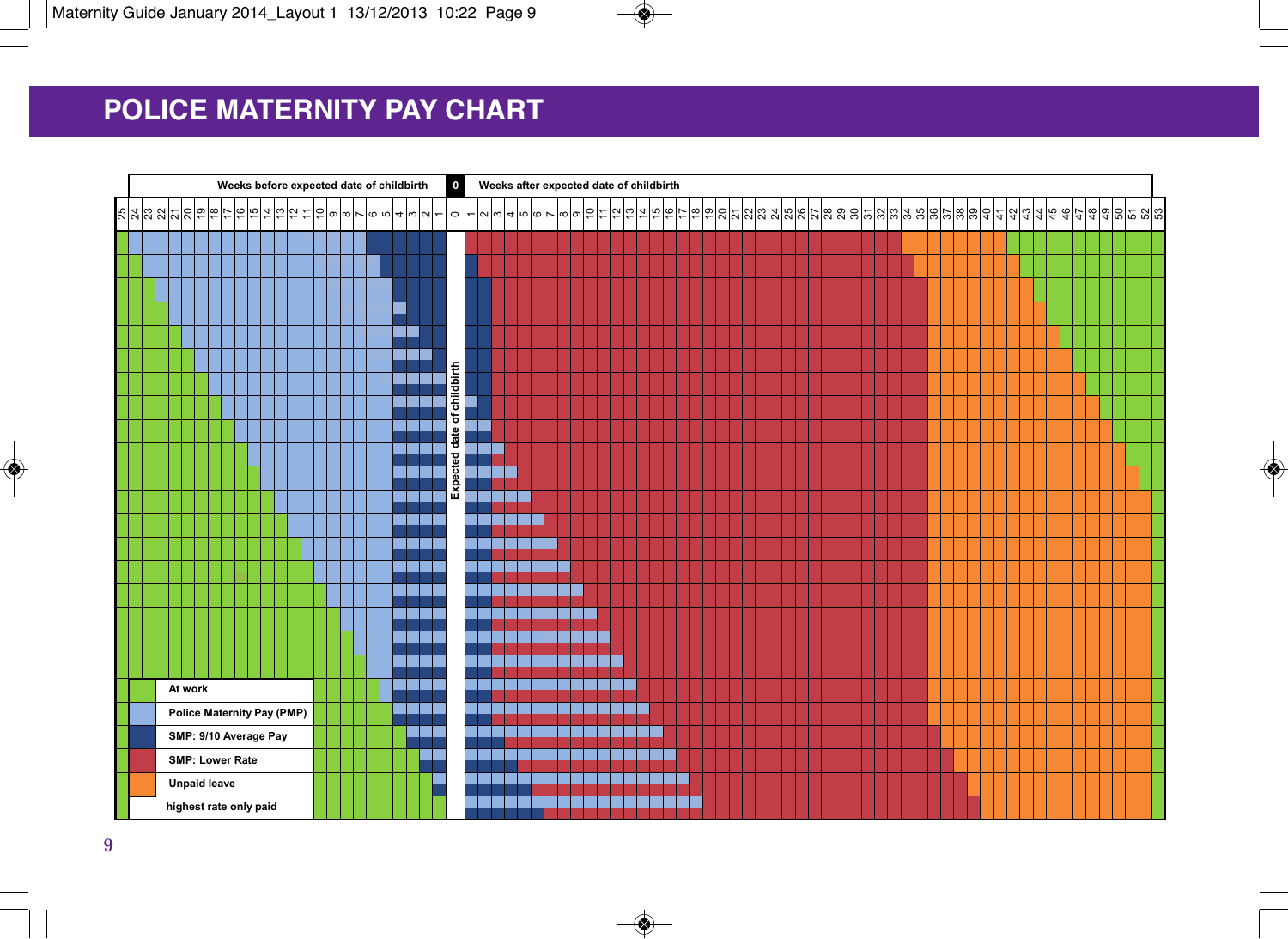| <b>You and Your Baby</b>                                                                                                                                                                                                                                                                                                                                                                                                                                                                                                                      | <b>You and Your Health Care Needs</b>                                                                                                                                                                                                                                                                                                                                                                                                                                                                                                                                                                                                                                                                             | <b>You and Your Work</b>                                                                                                                                                                                                                                                                                                                                                                                                                                                                                                                                                                                                                                                                                                |
|-----------------------------------------------------------------------------------------------------------------------------------------------------------------------------------------------------------------------------------------------------------------------------------------------------------------------------------------------------------------------------------------------------------------------------------------------------------------------------------------------------------------------------------------------|-------------------------------------------------------------------------------------------------------------------------------------------------------------------------------------------------------------------------------------------------------------------------------------------------------------------------------------------------------------------------------------------------------------------------------------------------------------------------------------------------------------------------------------------------------------------------------------------------------------------------------------------------------------------------------------------------------------------|-------------------------------------------------------------------------------------------------------------------------------------------------------------------------------------------------------------------------------------------------------------------------------------------------------------------------------------------------------------------------------------------------------------------------------------------------------------------------------------------------------------------------------------------------------------------------------------------------------------------------------------------------------------------------------------------------------------------------|
| You won't know for certain that you<br>are pregnant until you have had a<br>pregnancy test, so you may be 6 or<br>more weeks into the first trimester<br>before you know definitely that you<br>are pregnant.<br>You should give up alcohol and<br>smoking as soon as you think you are<br>pregnant. If you are troubled with<br>morning sickness you could try<br>sucking ice cubes or have food or<br>drinks containing ginger - such as<br>ginger biscuits.<br>You may feel tired and emotional as<br>your body adjusts to your pregnancy. | You can get a free pregnancy test at<br>your GP or a clinic or you can buy a<br>do-it-yourself kit from a chemist.<br>Once you know you are pregnant you<br>will need to check in with your GP to<br>make sure you get all your<br>entitlements and care. The earlier you<br>book, the better.<br>You will be asked about your and<br>your partner's family history, health<br>and work, to see if there are any<br>special risks to you or your baby.<br>Blood and urine tests will be taken to<br>check for any problems or concerns<br>about you or your baby.<br>You are entitled to free prescriptions<br>and dental treatment throughout your<br>pregnancy and for 12 months after<br>you have given birth. | You should consider carefully when to<br>tell the Force that you are pregnant.<br>Although you don't have to tell them<br>until 28 days before you go on<br>maternity leave, the earlier you tell<br>the Force the better as they have a<br>duty to undertake continuous specific<br>risk assessments on you, your baby<br>and your work.<br>You are entitled to reasonable paid<br>time off work for antenatal<br>appointments, including time needed<br>to travel to your clinic or GP, without<br>loss of pay.<br>You may need a letter from your GP<br>or midwife, saying that these classes<br>are part of your antenatal care and<br>you may need to show the Force your<br>appointment card after the first one. |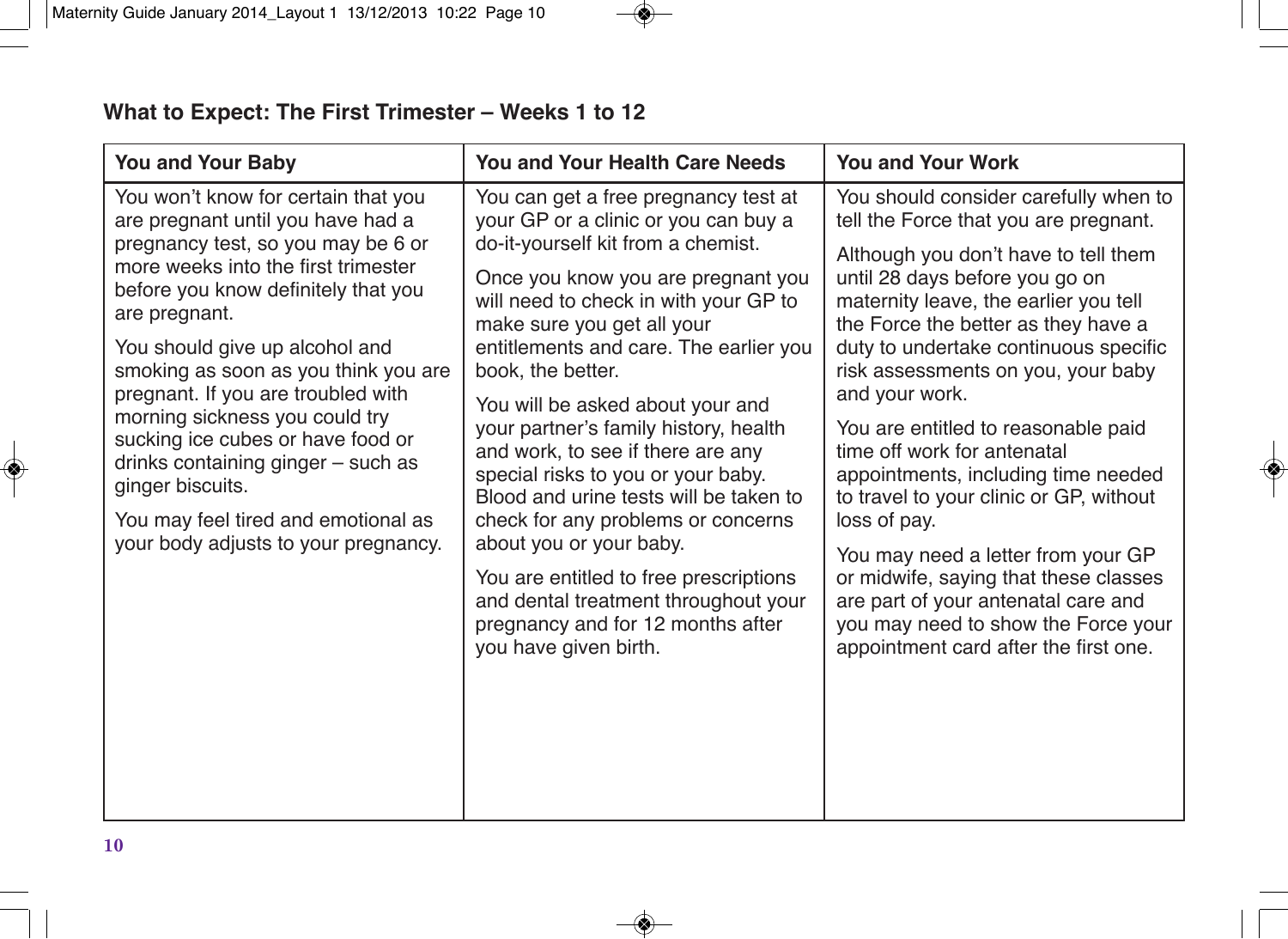| <b>You and Your Baby</b>                                                                                                                        | <b>You and Your Health Care Needs</b>                                                                                                                                                                                                                                                                                                    | <b>You and Your Work</b>                                                                                                                                                                                                                                                                                                                                                                                                                                                                                                                                                                                                                                                                                                                                         |  |  |  |  |  |  |  |
|-------------------------------------------------------------------------------------------------------------------------------------------------|------------------------------------------------------------------------------------------------------------------------------------------------------------------------------------------------------------------------------------------------------------------------------------------------------------------------------------------|------------------------------------------------------------------------------------------------------------------------------------------------------------------------------------------------------------------------------------------------------------------------------------------------------------------------------------------------------------------------------------------------------------------------------------------------------------------------------------------------------------------------------------------------------------------------------------------------------------------------------------------------------------------------------------------------------------------------------------------------------------------|--|--|--|--|--|--|--|
| At about 16-22 weeks you may feel<br>your baby move for the first time.<br>When you have your first scan make<br>sure you ask for a copy of the | You may be offered an amniocentesis<br>test from 14 weeks if you are<br>considered to be at higher risk of<br>genetic disorders.                                                                                                                                                                                                         | The earliest you can start your police<br>maternity leave is week 16 (24 weeks<br>before the expected date of your<br>baby's birth)                                                                                                                                                                                                                                                                                                                                                                                                                                                                                                                                                                                                                              |  |  |  |  |  |  |  |
| ultrasound image. Some hospitals<br>may charge for this. Don't laminate it<br>as it will be printed on heat sensitive<br>paper.                 | You may be offered an alpha-feto<br>protein (AFP) test at about 15-20<br>weeks. This is a blood test to check<br>for spina bifida and other conditions.<br>You may be offered an ultrasound<br>scan from 18-20 weeks to check for<br>some conditions. Ultrasound scans<br>use sound waves to create an image<br>of the baby in the womb. | However, it is not until week 21 that<br>your doctor or midwife will give you a<br>form, MAT B1 giving the expected<br>date of your baby's birth. This is<br>known as your Expected Week of<br>Confinement or EWC. You will need<br>to give this form to the Force.<br>Week 25 (15 weeks before your<br>EWC) is known as the "qualifying<br>week". From this point your<br>pregnancy is considered "viable" and<br>you become eligible for maternity<br>leave and pay even if you lose the<br>baby.<br>Your average pay in the eight weeks<br>before the qualifying week (between<br>weeks 18 and 25) will form the basis<br>of the SMP you receive at the higher<br>rate. (You may not receive this if you<br>get police occupational pay at the<br>same time). |  |  |  |  |  |  |  |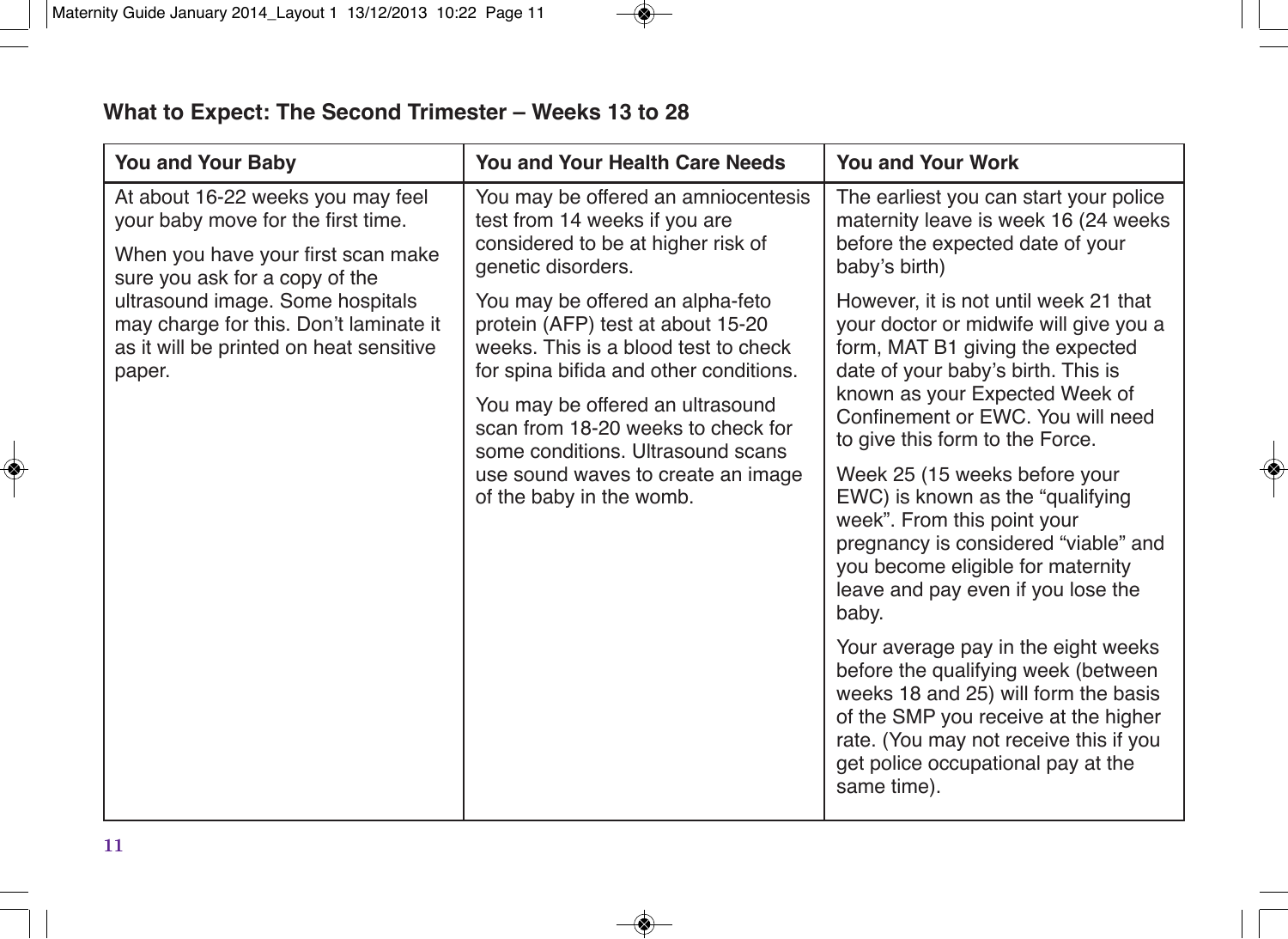| <b>You and Your Baby</b>                                                                                                                                                                                                                                                                                        | <b>You and Your Health Care Needs</b>                                                                                                                                                                                                                                                                                                    | <b>You and Your Work</b>                                                                                                                                                                                                                                                                                                                                                                                                                                                                                                         |
|-----------------------------------------------------------------------------------------------------------------------------------------------------------------------------------------------------------------------------------------------------------------------------------------------------------------|------------------------------------------------------------------------------------------------------------------------------------------------------------------------------------------------------------------------------------------------------------------------------------------------------------------------------------------|----------------------------------------------------------------------------------------------------------------------------------------------------------------------------------------------------------------------------------------------------------------------------------------------------------------------------------------------------------------------------------------------------------------------------------------------------------------------------------------------------------------------------------|
| Congratulations - you're almost there.<br>Most pregnancies last between 38<br>and 42 weeks, and you won't know<br>for certain until he or she finally<br>arrives.<br>If you are planning to have your baby<br>in hospital, your bags should be<br>packed ready by week 34, in case<br>you go into labour early. | Your labour will most likely begin with<br>contractions but for some labour may<br>start with backache, a 'show' or with<br>the waters breaking.<br>If your waters break but you don't go<br>into labour within 24 hours you will<br>probably need to be seen by a doctor<br>or midwife, as there is a risk of<br>infection to the baby. | The earliest you can get your<br>statutory maternity pay (SMP) is<br>week 29 (11 weeks before your<br>EWC). You will have to finish work to<br>receive SMP.<br>If you are off work after week 36 (4)<br>weeks before your EWC) because of<br>a pregnancy related reason (such as<br>police maternity leave or a pregnancy<br>related sickness) the Force can<br>trigger your statutory maternity leave<br>and pay (but not your police maternity<br>leave and pay. This will start on the<br>date you have previously notified). |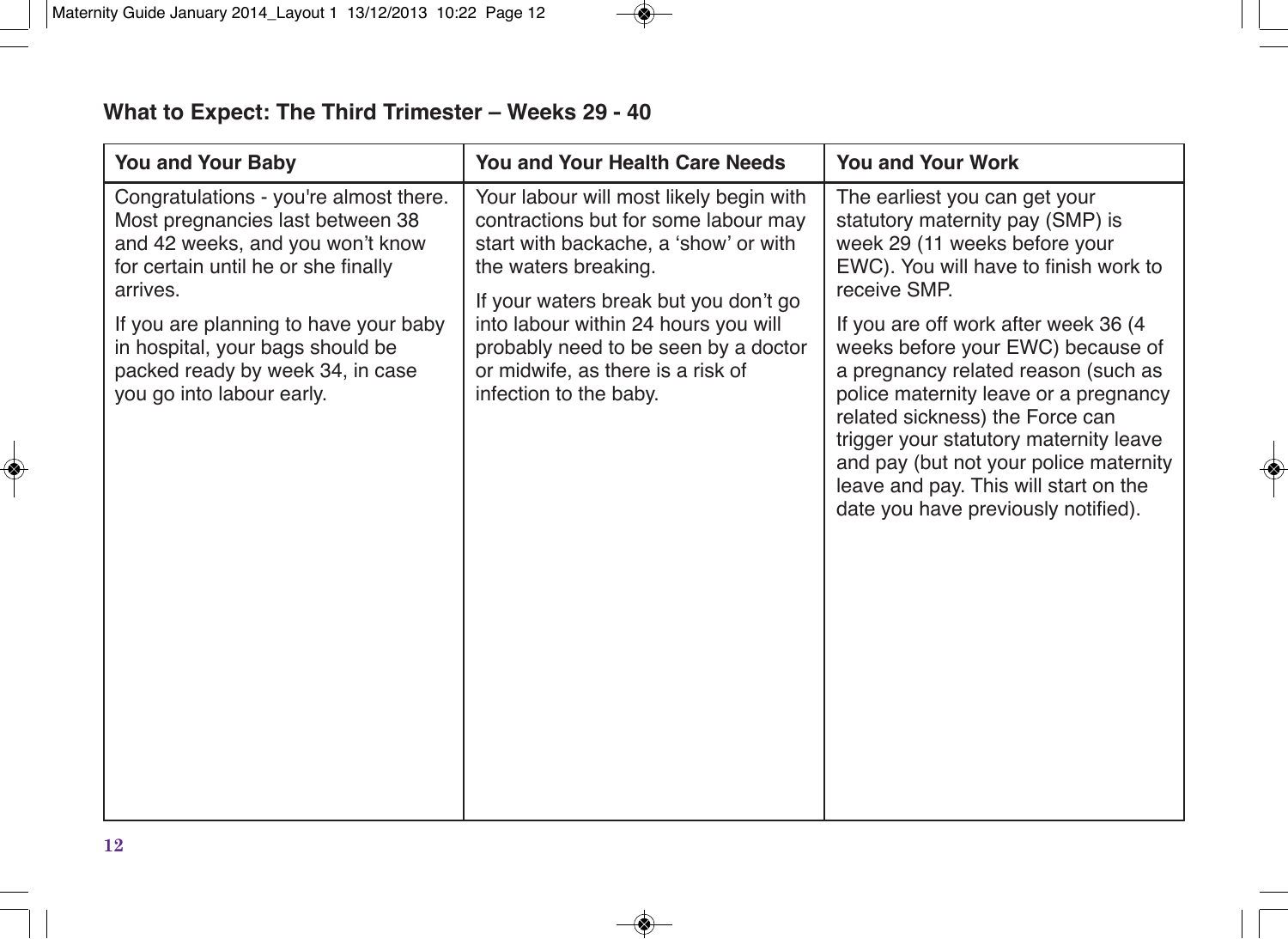#### **What to Expect: The First 6 Weeks after the Birth**

| <b>You and Your Baby</b>                                                                                                                                                                                                                                                                                                                                                                                                                                                                                                                                                                                                | <b>You and Your Health Care Needs</b>                                                                                                                                                                                                                                                                                                                                                                                                                                                                                                                                                                                                                                                                                                                                                         | <b>You and Your Work</b>                                                                                                                                                                                                                                                                                                                                                                                                                                                                                                                                                                                                                                                                                                                                                                                                                                                         |  |  |  |  |  |  |  |  |
|-------------------------------------------------------------------------------------------------------------------------------------------------------------------------------------------------------------------------------------------------------------------------------------------------------------------------------------------------------------------------------------------------------------------------------------------------------------------------------------------------------------------------------------------------------------------------------------------------------------------------|-----------------------------------------------------------------------------------------------------------------------------------------------------------------------------------------------------------------------------------------------------------------------------------------------------------------------------------------------------------------------------------------------------------------------------------------------------------------------------------------------------------------------------------------------------------------------------------------------------------------------------------------------------------------------------------------------------------------------------------------------------------------------------------------------|----------------------------------------------------------------------------------------------------------------------------------------------------------------------------------------------------------------------------------------------------------------------------------------------------------------------------------------------------------------------------------------------------------------------------------------------------------------------------------------------------------------------------------------------------------------------------------------------------------------------------------------------------------------------------------------------------------------------------------------------------------------------------------------------------------------------------------------------------------------------------------|--|--|--|--|--|--|--|--|
| At first you will probably feel very<br>tired after childbirth and with a small<br>baby. Rest as much as you can.<br>You must register the birth at your<br>local registry office within 6 weeks.<br>The registrar will give you a birth<br>certificate and a form with the baby's<br>NHS number on it. Fill in the form and<br>take it to your GP surgery.<br>You should claim child benefit as<br>soon as baby is registered and you<br>have the birth certificate. You can get<br>a claim form from your local Job<br>Centre Plus or post office or<br>download one from<br>www.hmrc.gov.uk/forms/ch2-<br>online.pdf | Your community midwife will care for<br>you and your baby for the first 10<br>days after the birth and will keep you<br>on his or her books for the first 28<br>days if needed.<br>Your health visitor will make his or her<br>first visit some time after the baby is<br>10 days old.<br>Breastmilk gives babies all the<br>nutrients they need for the first six<br>months of life, is easy for the baby to<br>absorb and is perfect to help him or<br>her grow and develop. It also helps<br>protect babies from diseases and<br>infection, including eczema, asthma<br>and obesity in later life. Breastfeeding<br>also helps protect the mother against<br>ovarian cancer, breast cancer and<br>osteoporosis.<br>Your midwife or health visitor can<br>help you establish breastfeeding. | You need to be aware that you could<br>be recalled to duty at any time during<br>your maternity leave if there is a<br>pressing need such as you being<br>required to give evidence at Court.<br>This should not happen in the first 2<br>weeks after birth.<br>You can take your maternity leave in<br>more than one block, as long as you<br>give the Force 21 days notice of your<br>intentions.<br>However, if you break your leave and<br>return to unpaid leave, this would<br>adversely affect the rate at which you<br>can buy back that leave for pension<br>purposes. You need to check that you<br>are returning to a period of statutory<br>maternity paid leave to ensure you<br>can buy back any pension from any<br>unpaid leave at the minimum rate.<br>Your Federation office will be able to<br>help you work out your entitlements<br>in these circumstances. |  |  |  |  |  |  |  |  |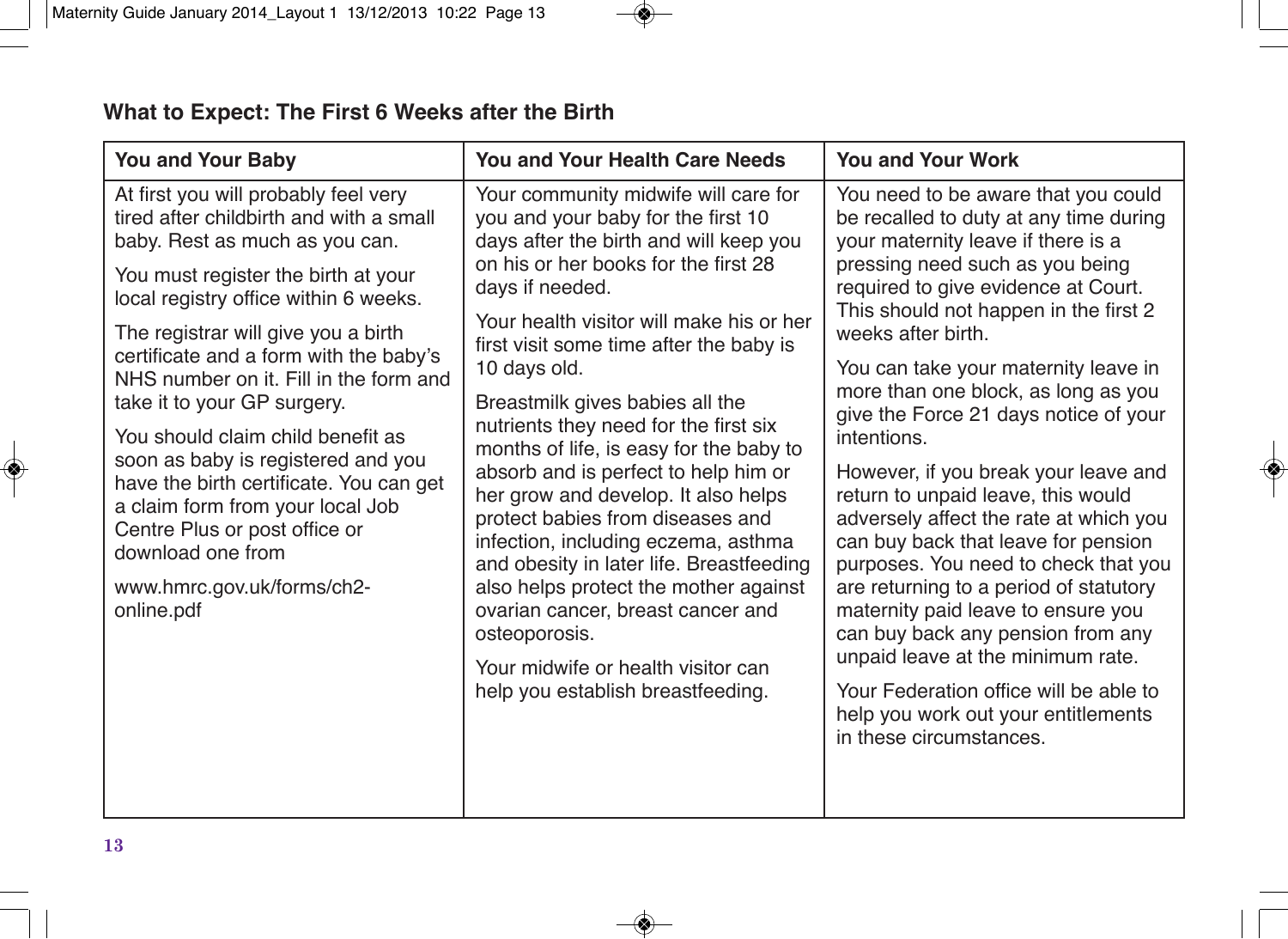| <b>You and Your Baby</b>                                                                                                                                                                                                                                                                                                                                                          | <b>You and Your Health Care Needs</b>                                                                                                                                                                                                                                                                                                                                                                                                                                                                      | <b>You and Your Work</b>                                                                                                                                                                                                                                                                                                                                                                                                                                                                                                       |  |  |  |  |  |  |  |  |
|-----------------------------------------------------------------------------------------------------------------------------------------------------------------------------------------------------------------------------------------------------------------------------------------------------------------------------------------------------------------------------------|------------------------------------------------------------------------------------------------------------------------------------------------------------------------------------------------------------------------------------------------------------------------------------------------------------------------------------------------------------------------------------------------------------------------------------------------------------------------------------------------------------|--------------------------------------------------------------------------------------------------------------------------------------------------------------------------------------------------------------------------------------------------------------------------------------------------------------------------------------------------------------------------------------------------------------------------------------------------------------------------------------------------------------------------------|--|--|--|--|--|--|--|--|
| Babies grow quickly in their first year<br>and you will have your work cut out<br>caring for your new family.<br>However, you will need to think about<br>arranging childcare before you go<br>back to work. If you don't have family<br>support, this can take time and it's<br>best to start looking early to get the<br>right childminder or nursery for you<br>and your baby. | Your baby will usually see your health<br>visitor at the child health clinic,<br>although you can ask to see them at<br>any time. If you're on your own or<br>struggling, speak to your health<br>visitor about other support available<br>locally.<br>First vaccination against Diphtheria,<br>Pertussis (whooping cough) and<br>Tetanus, known as the DPT injection,<br>is usually given when your baby is 8<br>weeks old.<br>Second DPT vaccination is due at 12<br>weeks. Third DPT vaccination is due | You may return to work for up to 10<br>Keeping in Touch (KIT) days without<br>bringing your maternity leave to an<br>end. You will be paid your hourly rate<br>for any work you undertake on a KIT<br>day in addition to your SMP for that<br>day.<br>Keeping in Touch (KIT) days are<br>voluntary and can be used for work<br>related activities such as training,<br>conferences and meetings. You could<br>also use them if you are recalled to<br>duty, but this is at your discretion.<br>Remember, you only have ten KIT |  |  |  |  |  |  |  |  |
|                                                                                                                                                                                                                                                                                                                                                                                   | at 16 weeks                                                                                                                                                                                                                                                                                                                                                                                                                                                                                                | days.<br>You must return to work at the end of<br>your maternity leave period (15<br>months after it started, or 12 months<br>after the date of birth whichever is the<br>sooner).<br>If you want to return to work sooner<br>then you must give 21 days notice, in<br>writing, of your return date.                                                                                                                                                                                                                           |  |  |  |  |  |  |  |  |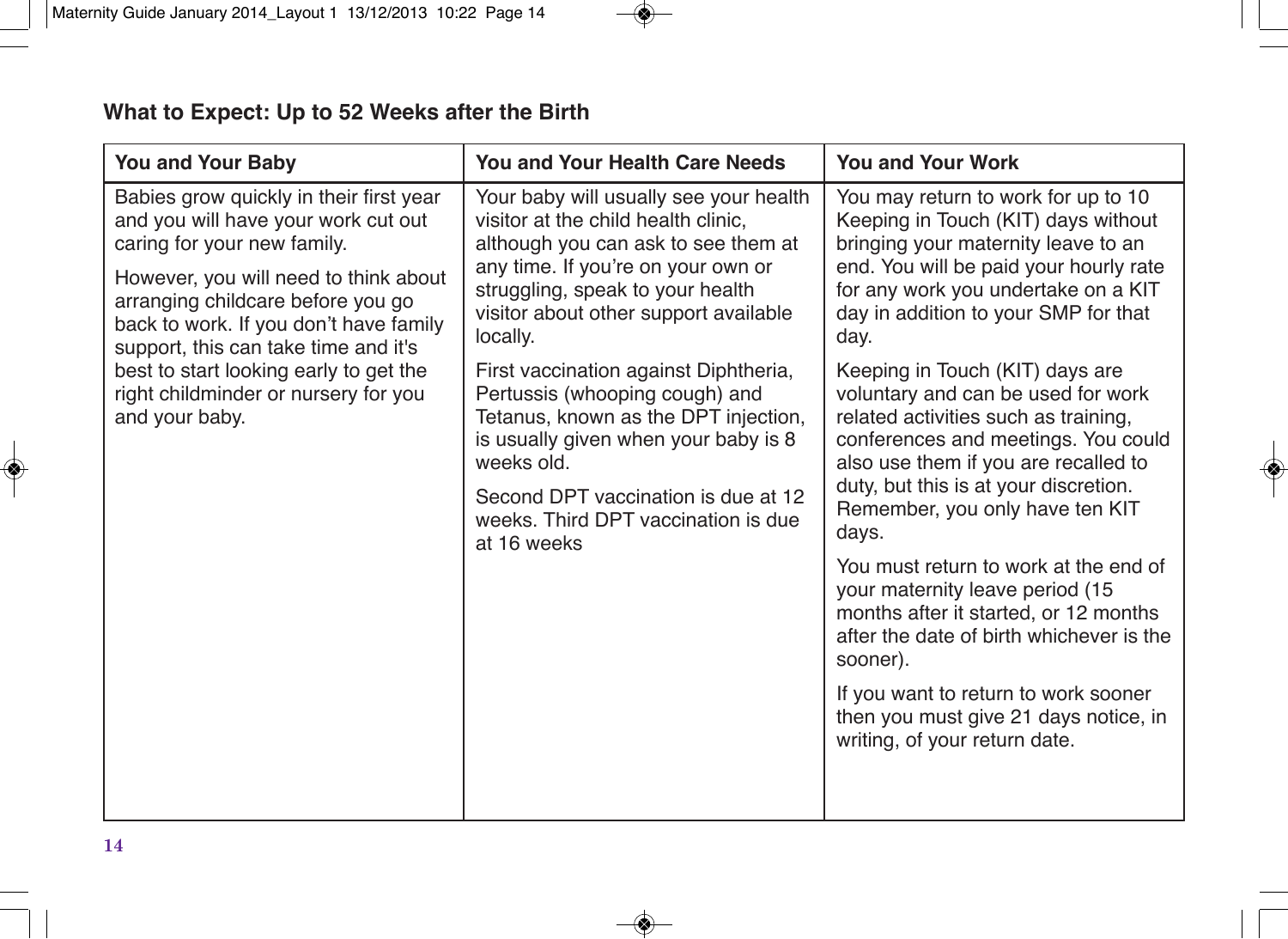## **RETURNING TO WORK RETURNING TO WORK**

Your Force should complete a risk assessment for every new mother returning to work. This should form part of a Return to Work Plan that provides you with the appropriate support in the first weeks and months after you come back to work

#### **Annual Leave**

Your Annual Leave entitlement will accrue during your maternity leave. Police officers can carry up to five days annual leave from one year to the next, or more in exceptional circumstances, subject to the Chief Officer's discretion.

You can take this annual leave before, during or after your maternity leave. If you take annual leave during your maternity leave it will not extend your maternity period and it could adversely affect your pay if you return to maternity leave.

#### **Breast feeding**

Returning to work does not mean that you have to stop breastfeeding. If you are, you should provide the Force with written notification. The Force must then conduct a specific risk assessment to identify any risks associated with breastfeeding and the means of enabling you to do so during working hours. The Force may allow additional rest periods in order to attend to your baby outside the workplace, or may provide you with suitable private lockable facilities to express and store milk at work.

#### **Reckonable Service**

Women police officers can reckon a period of up to 52 weeks for pay and leave purposes when on maternity leave.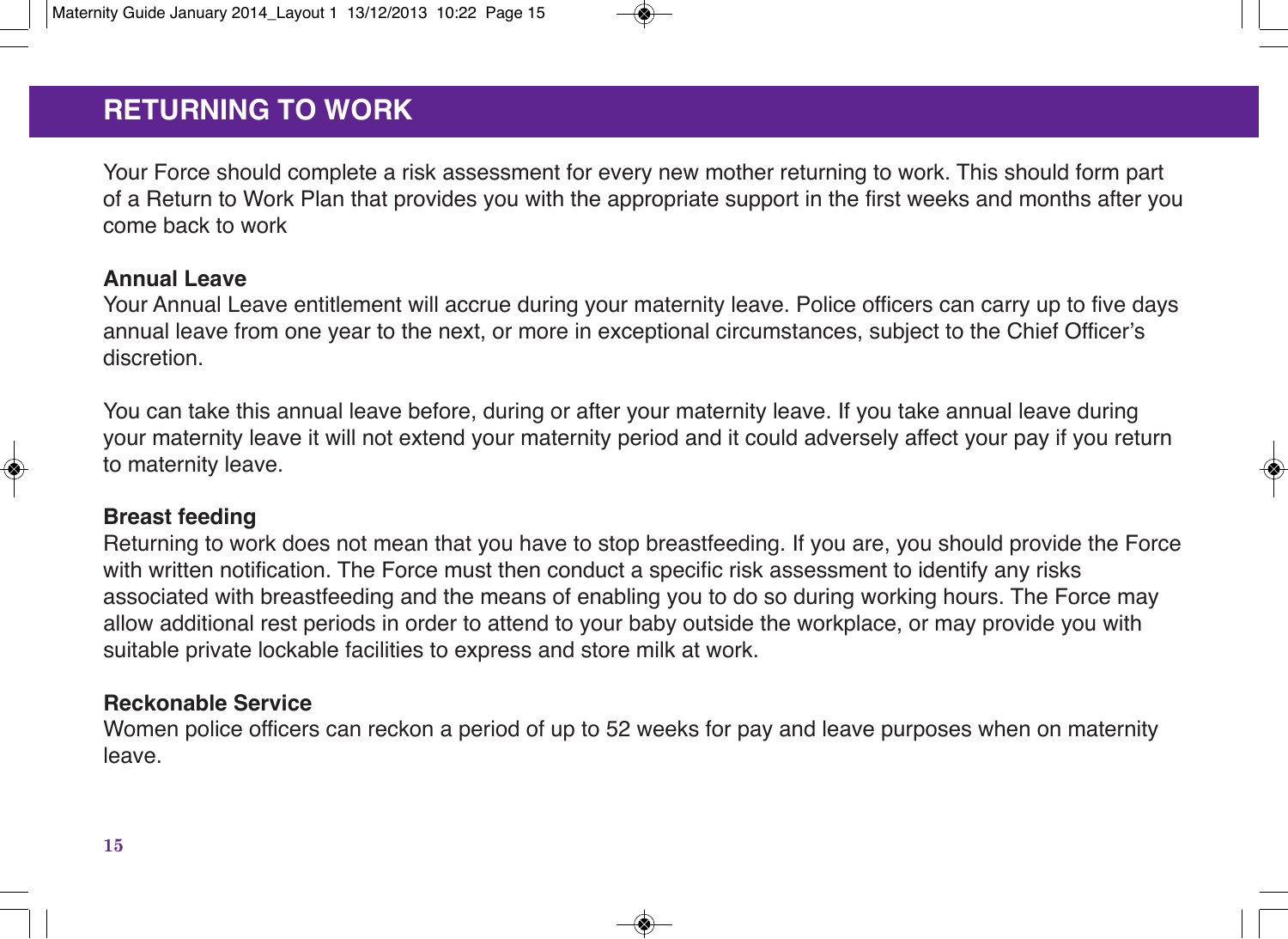# information.

#### **Flexible Working**

If you want to return to work on reduced hours or work more flexible arrangements you can apply to do so. You should be aware that police officers have different arrangements to employees when applying for flexible or reduced hours working. You should seek advice from your Federation office

#### **Pensionable Service**

Any period of paid maternity leave (either Occupational Maternity Pay or Statutory Maternity Pay) counts towards pensionable service. You can buy-back a period of unpaid maternity leave at the rate of your last pay; this will usually be SMP at the lower rate.

#### **Sickness Absence**

If you are not well enough to return to work at the end of your maternity leave then the Regulations relating to sickness absence will apply.

#### **Police Federation and Member Services**

Police Federation subscriptions are not required to be paid whilst you are on unpaid maternity leave (even if you come in for a KIT day during that period of unpaid leave). Contributions to member services (life insurance, private health, friendly societies, PMAS, credit unions etc.) will usually continue whilst you are on paid maternity leave but you should check as this may depend on the terms of the scheme. You will need to make arrangements to maintain cover whilst on unpaid maternity leave. Contact your local Federation Office and/or Finance Department for further

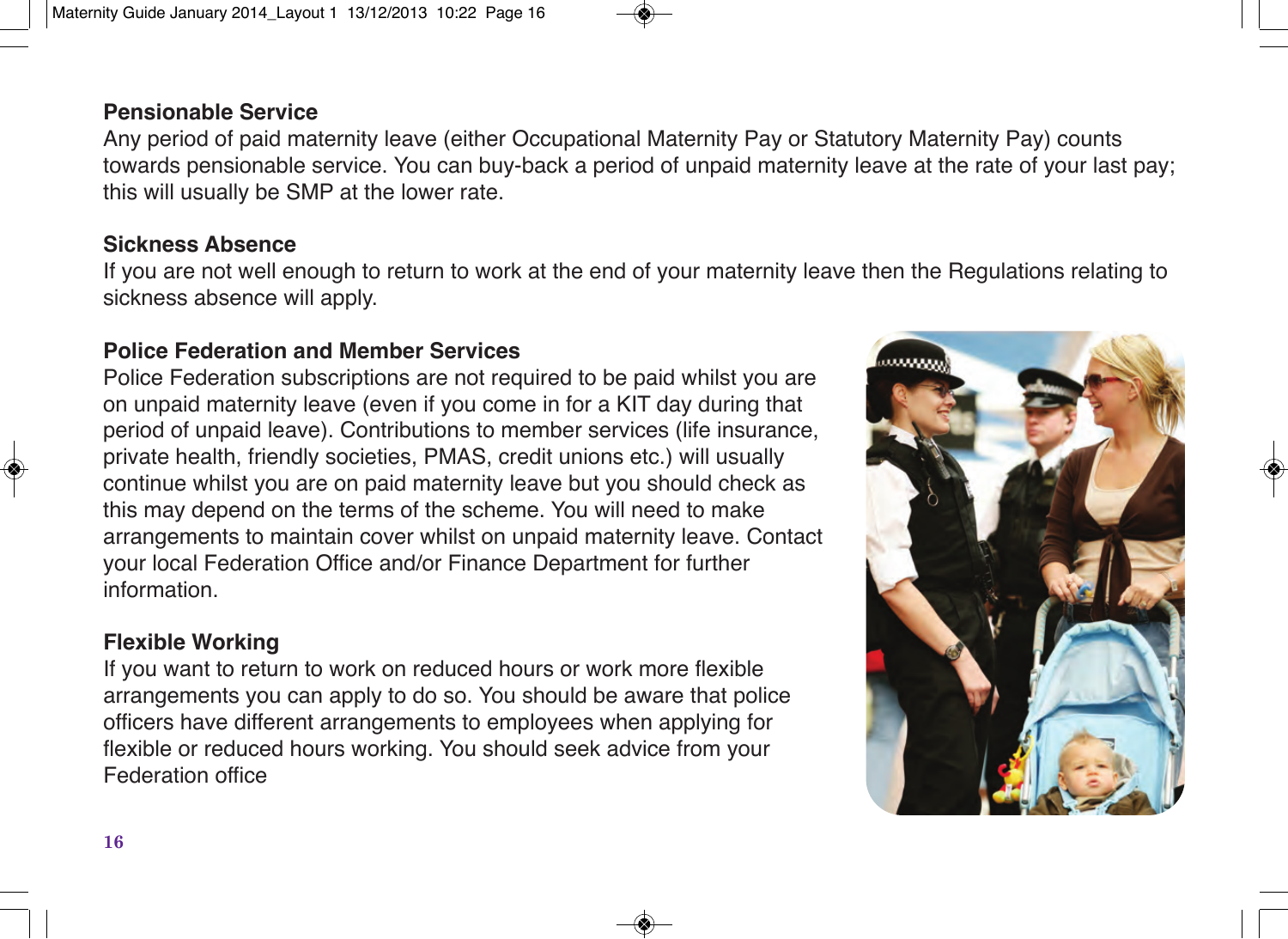# **FURTHER ADVICE FURTHER ADVICE**

#### **Your Force Police Federation office will be able to help you if you have any queries about your or your partner's entitlements during your pregnancy, maternity leave and/or return to work.**

As every pregnancy and baby is different, you will want a lot more specific information on how to best enjoy both. The internet is full of useful advice …

#### **Tommy's**

A Charity giving babies the best chance of being born healthy http://www.tommys.org/

#### **Bounty**

Bounty work with leading manufacturers to provide expectant and new mothers with packs containing information, advice, support and try-before-you-buy samples. They have five free packs which are made available to new and expectant mothers.

http://www.bounty.com/

#### **NHS**

Your NHS Guide to having a baby http://www.nhs.uk/planners/pregnancycareplanner/Pages/PregnancyHome.aspx

#### **The National Childbirth Trust**

The UK's largest charity for parents; they campaign as the voice for parents on the issues they care about. www.nct.org.uk

#### **Working Families**

Helping working parents and carers achieve work-life balance www.workingfamilies.org.uk

**Daycare Trust** A childcare charity www.daycaretrust.org.uk